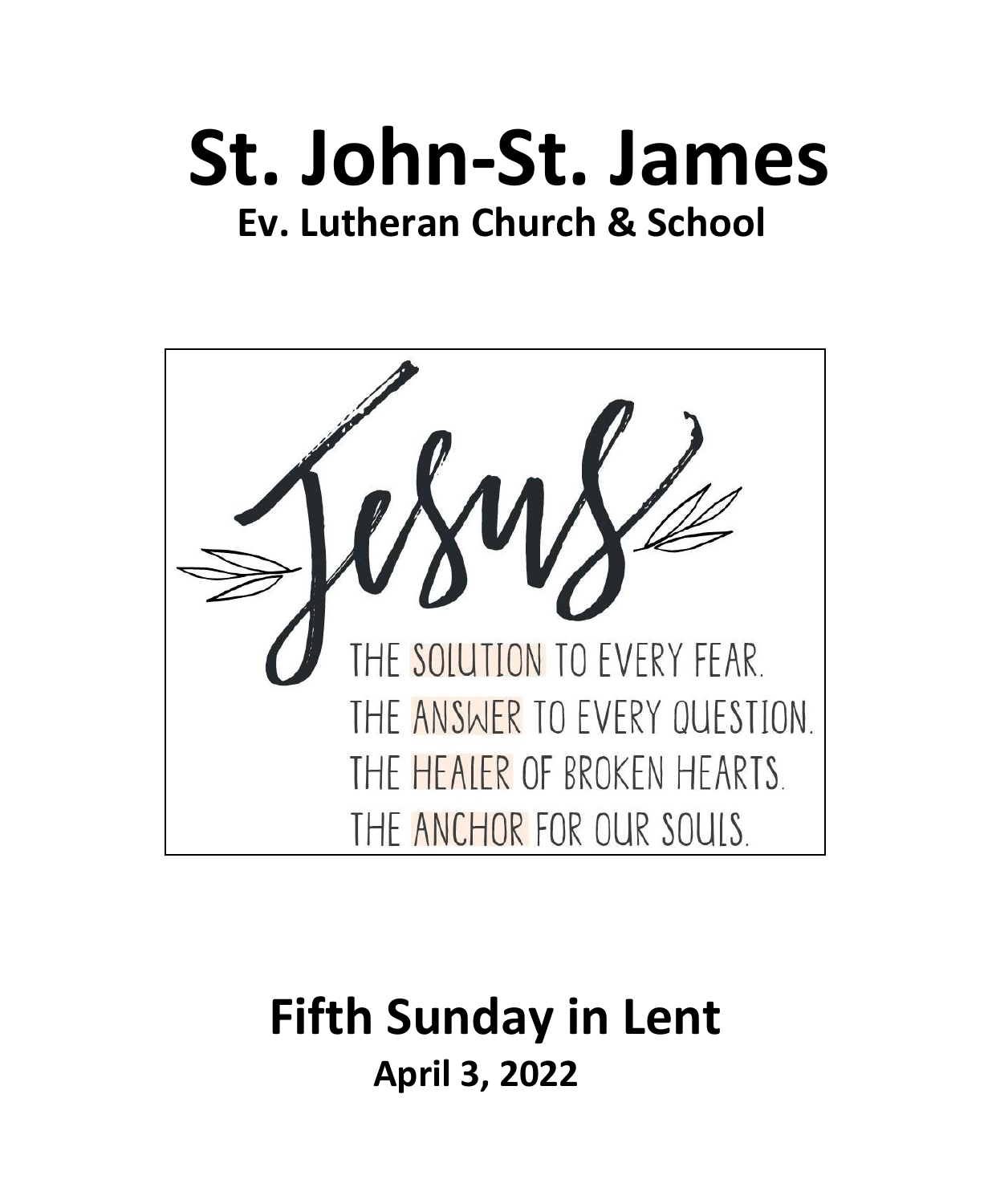## ST. JOHN—ST. JAMES April 3, 2022 *Evangelical Lutheran Church & School Fifth Sunday in Lent*

WELCOME *CRUSHED—Against the rock of divine exaltation, human rejectionis crushed.*

\*NOTE: *You are welcome to sing every part of each song today. Notations are meant to give you some guidance as the song is introduced. The Messengers would be thrilled to have you join them whenever you are comfortable singing. May God bless your worship!*

**Opening Hymn: Conservery Conservery Conservery The Power of the Cross** Praise Charts Song #4490766 CCLI License #20031593

**C** Verse 1 *P* 

**Oh, to see the dawn Of the darkest day Christ on the road to Calvary Tried by sinful men Torn and beaten, then Nailed to a cross of wood.**

**C** CHORUS *<b>* 

**This, the power of the cross Christ became sin for us Took the blame, bore the wrath We stand forgiven at the cross.** 

Verse 2 

**Oh, to see the pain Written on Your face Bearing the awesome weight of sin Every bitter thought Every evil deed Crowning Your bloodstained brow.**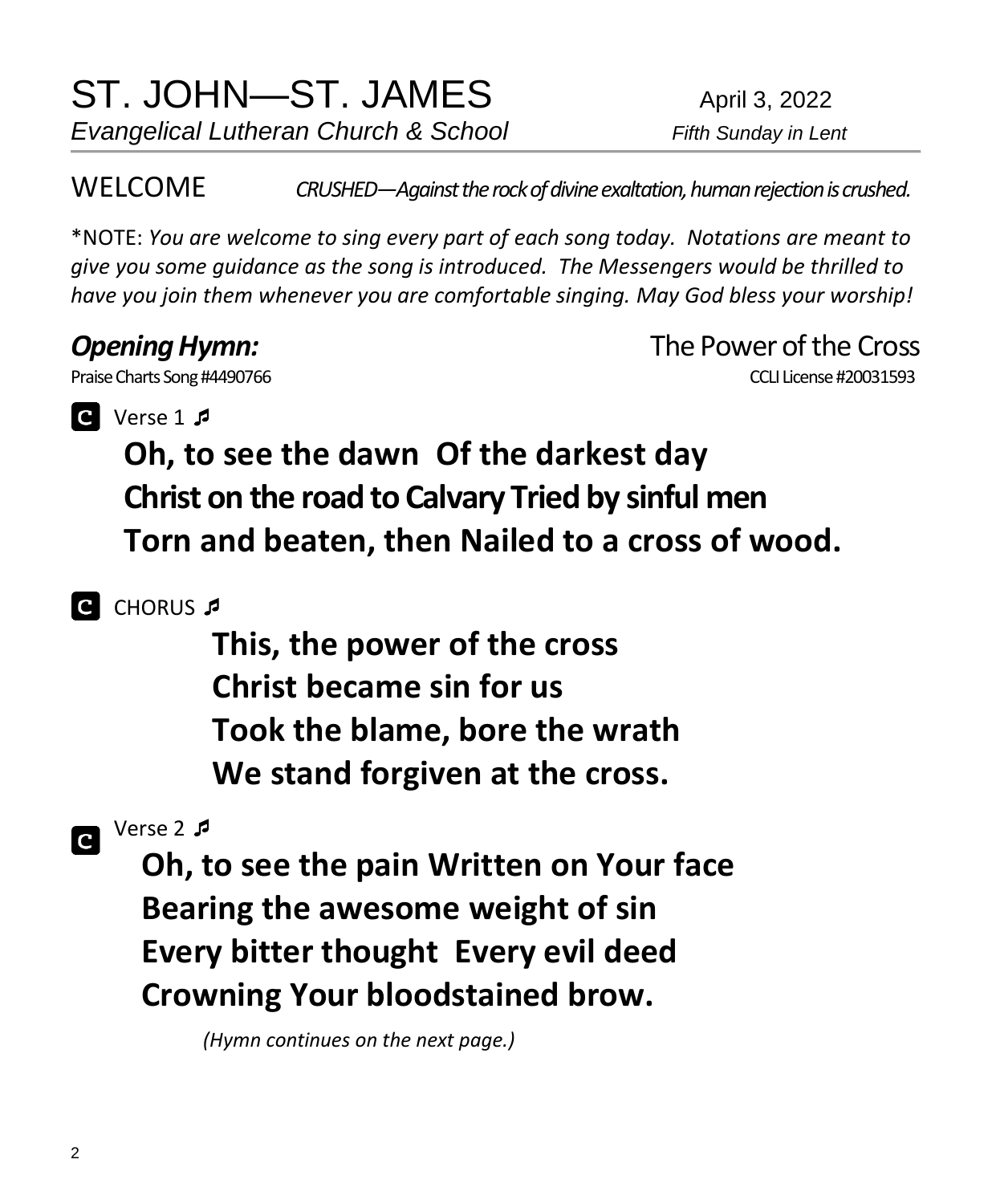*d* Verse 3 *p* 

**Now the daylight flees Now the ground beneath Quakes as its Maker bows His head Curtain torn in two Dead are raised to life "Finished!" The victory cry.**

 CHORUS  **Oh the power of the cross Christ became sin for us Took the blame, bore the wrath We stand forgiven….** 

bridge 

**We STAND forgiven We STAND forgiven We STAND We STAND forgiven We STAND forgiven We STAND forgiven We STAND We STAND forgiven We STAND forgiven We STAND forgiven We STAND We STAND forgiven We STAND forgiven We STAND forgiven We STAND** 

Verse 4

**Oh, to see my name Written in Your wounds For through Your suff'ring I am free Death is crushed to death Life is mine to live Won through Your selfless love.**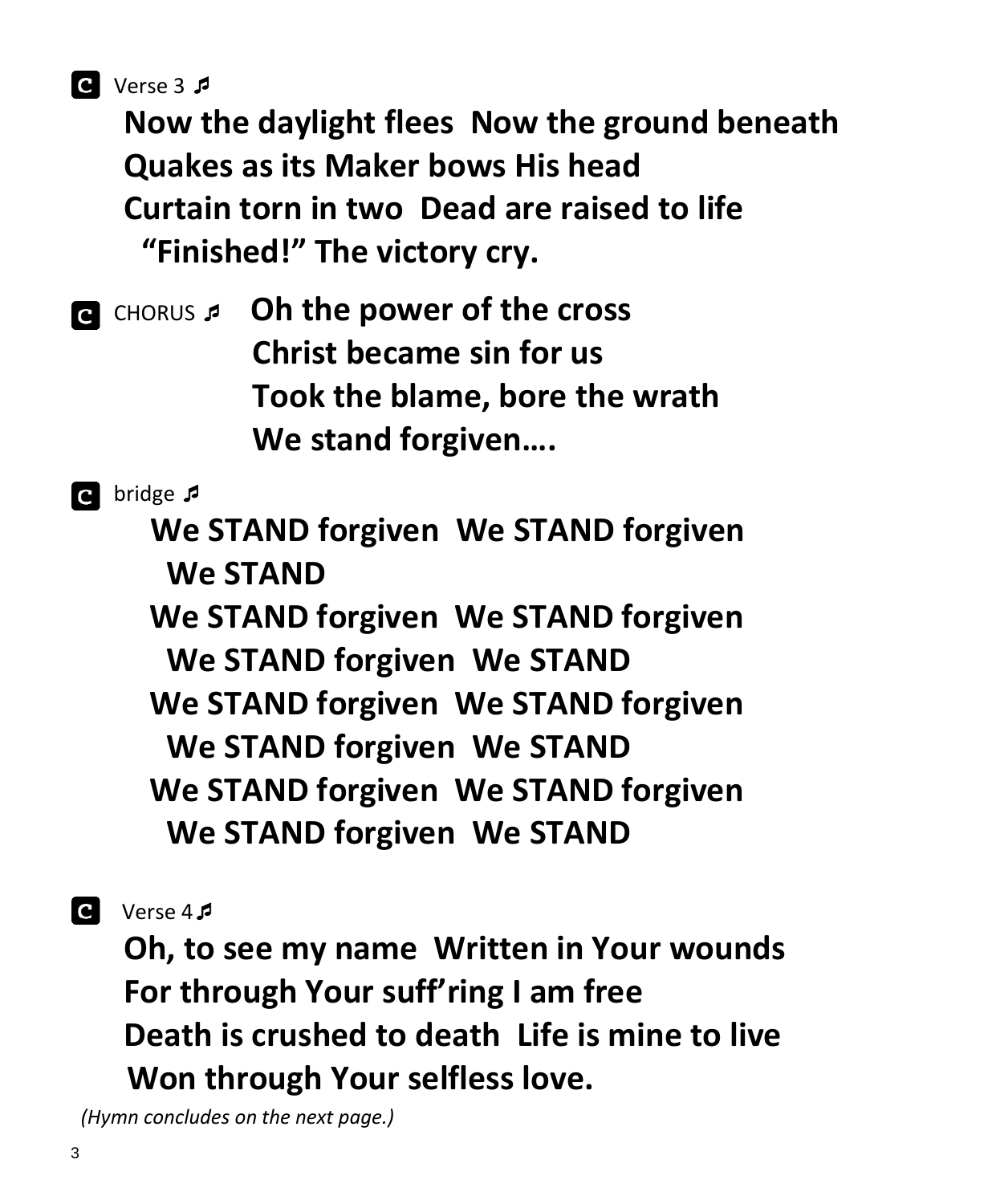

**This is the power of the cross Christ became sin for us Took the blame, bore the wrath We stand forgiven at the cross.** 

#### *PLEASE STAND* INVOCATION

- $|M|$ The grace of our Lord  $(\dagger)$  Jesus Christ and the love of God and the fellowship of the Holy Spirit be with you.
- $\overline{c}$ **And also with you.**

## CONFESSION OF SINS

- Dear friends, let us approach God in honesty, asking him in the name  $\lvert\mathrm{M}\rvert$ of our Lord Jesus Christ to forgive us.
- **Lord of all, I confess that I have not kept your commands. My actions, my words, and my thoughts have all fallen short of the perfection you deserve. I am sorry for my sin and seek your mercy in the name of my Lord and Savior, Jesus Christ.**
- It is only through the grace of our Triune God that we are saved from  $M<sub>l</sub>$ our sins. God the Father sent his Son in love. God the Son came and paid the price for our sins. And God the Spirit came to make the gift of eternal life ours through faith. Therefore, be assured: you are forgiven in the name of the Father, and of the Son, and of the Holy Spirit.
- **Amen.**  $\mathbf{C}$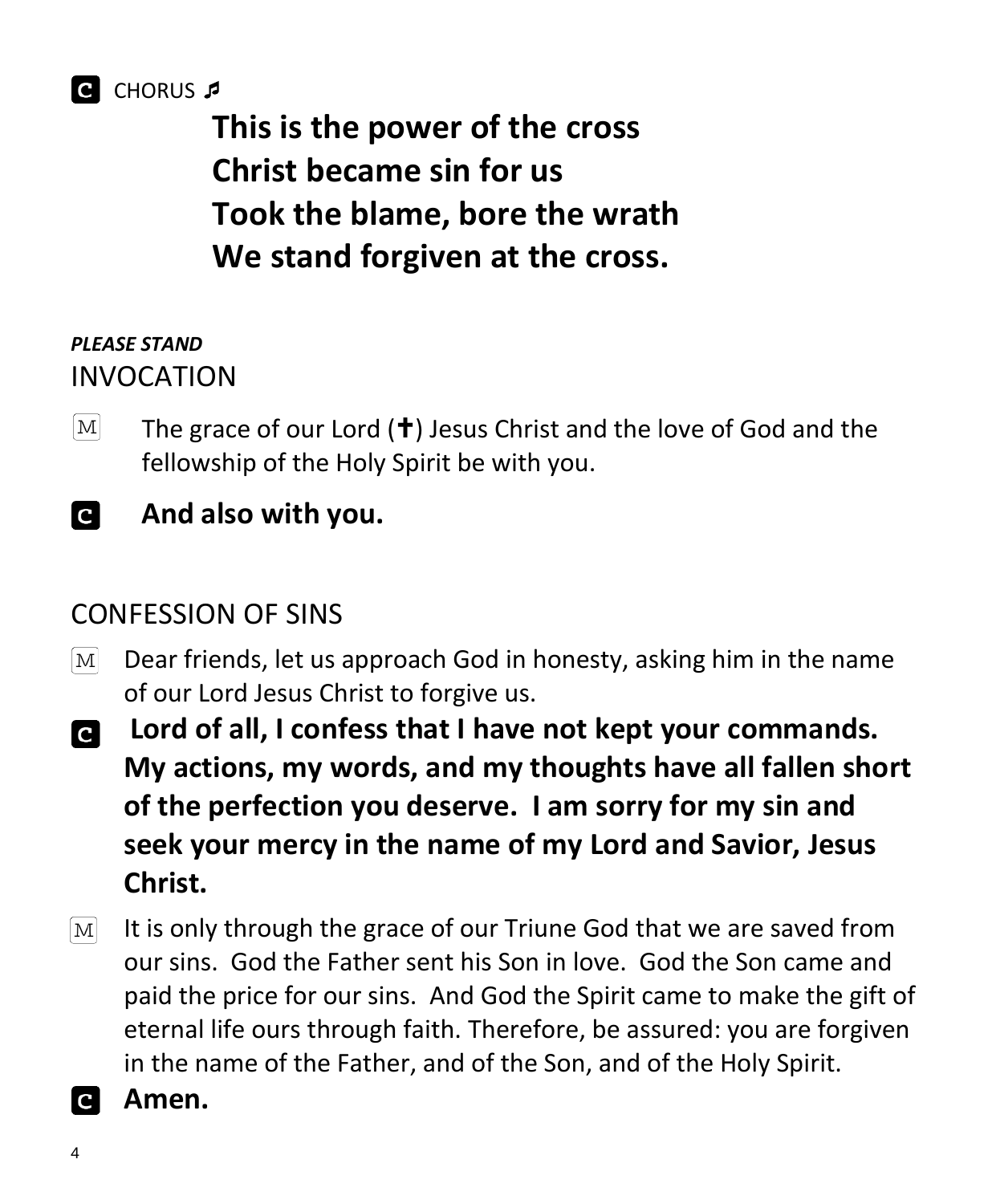We join in song to confess our confident hope and comfort found in  $M<sub>l</sub>$ God's grace alone.

*Gloria:* All I Have Is Christ CCLI Song #5174122 CCLI License #20031593

Verse 1  $\sqrt{ }$  Messengers:

I once was lost in darkest night Yet thought I knew the way The sin that promised joy and life Had led me to the grave I had no hope that You would own A rebel to Your will And if You had not loved me first I would refuse You still

#### CHORUS  **Messengers:**

Halle-lu-jah, all I have is Christ Halle-lu-jah, Jesus is my life

- Verse <sup>2</sup>  **But as I ran my hellbound race Indiff'rent to the cost You looked upon my helpless state And led me to the cross And I beheld God's love displayed You suffered in my place You bore the wrath reserved for me Now all I know is grace**
- CHORUS  **Halle-lu-jah, all I have is Christ Halle-lu-jah, Jesus is my life**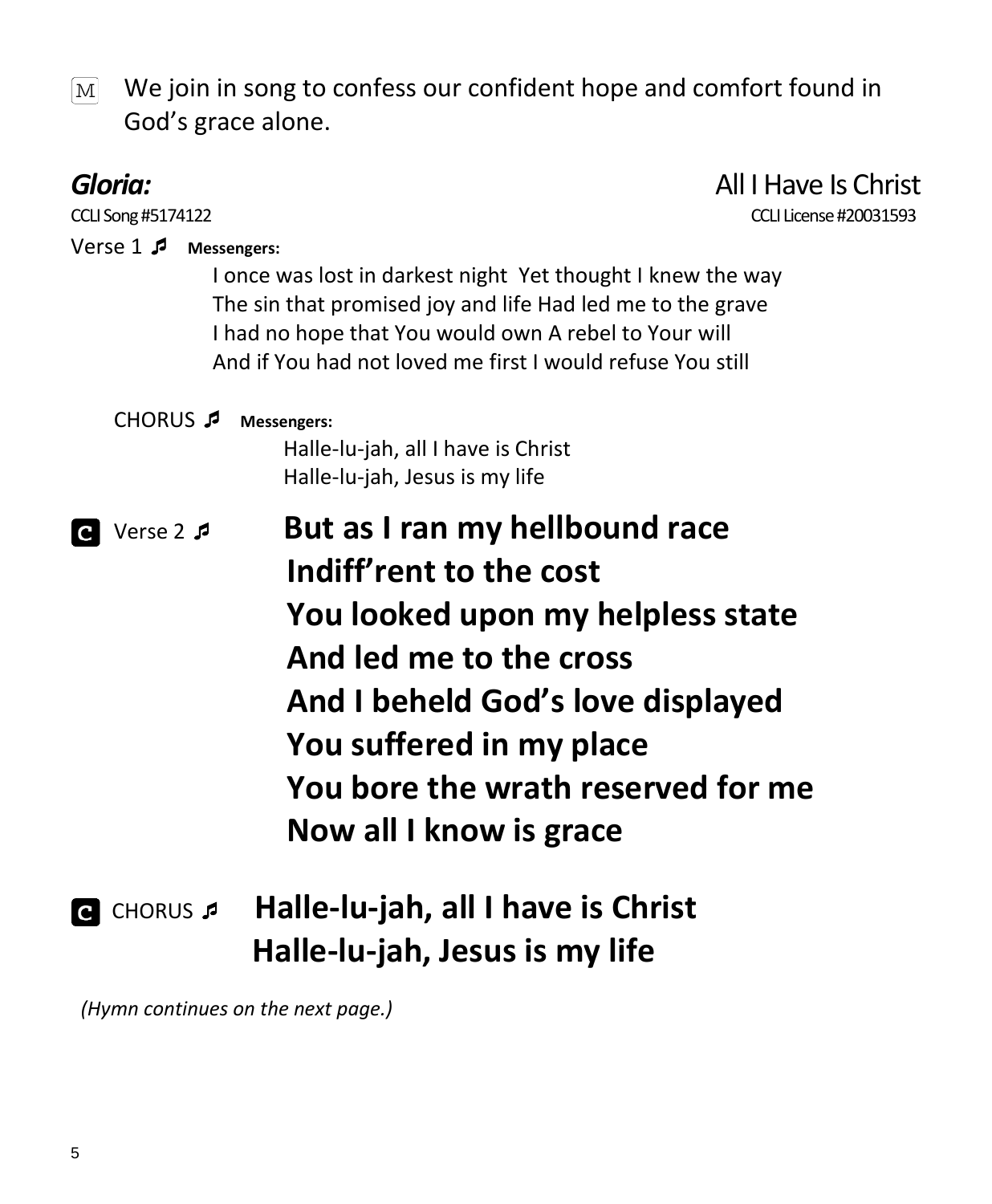| Verse 3 $\sqrt{2}$                          | Now Lord I would be Yours alone<br>And live so all might see<br>The strength to follow Your commands<br>Could never come from me<br>O Father use my ransomed life<br>In any way You choose<br>And let my song forever be<br>My only boast is You |
|---------------------------------------------|--------------------------------------------------------------------------------------------------------------------------------------------------------------------------------------------------------------------------------------------------|
| <b>C</b> CHORUS <b>P</b>                    | Halle-lu-jah, all I have is Christ<br>Halle-lu-jah, Jesus is my life<br>Halle-lu-jah, all I have is Christ<br>Halle-lu-jah, Jesus is my life                                                                                                     |
| bridge $\sqrt{2}$                           | O halle-lu-jah, halle-lu-jah<br>Praise the one risen Son of God                                                                                                                                                                                  |
| $\blacksquare$ bridge $\blacktriangleright$ | O halle-lu-jah, halle-lu-jah<br><b>Praise the one risen Son of God</b><br>O halle-lu-jah, halle-lu-jah<br><b>Praise the one risen Son of God</b>                                                                                                 |

#### PRAYER OF THE DAY

 $\boxed{\text{M}}$ Almighty God, by your great goodness, mercifully look upon your people that we may be governed and preserved evermore in body and soul; through your Son, Jesus Christ, our Lord, who lives and reigns with you and the Holy Spirit, one God, now and forever.



#### **Amen.**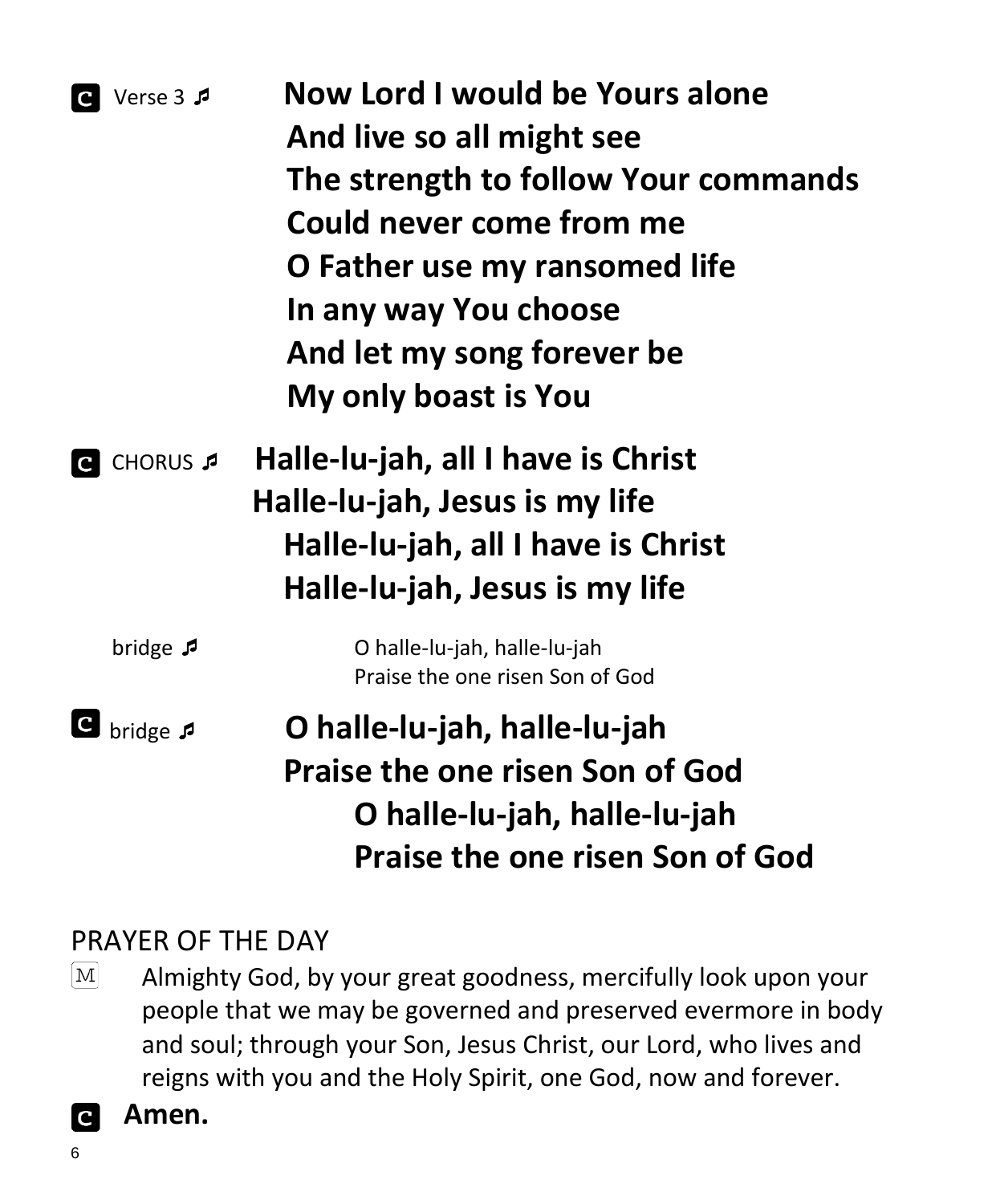### *Old Testament Lesson* Isaiah 43:16-21

**16** This is what the LORD says, who makes a road through the sea and a path through mighty waters, **<sup>17</sup>** who brings out the chariot and the horses, the army and the strong warrior. They will all lie down together. They will not get up. They are extinguished. Like a wick they go out. **<sup>18</sup>**Do not remember the former things. Do not keep thinking about ancient things. **<sup>19</sup>**Watch, I am about to do a new thing. Now it will spring up. Don't you know about it? Indeed I will make a road in the wilderness. In the wasteland I will make rivers. **<sup>20</sup>** The wild animals, the jackals and ostriches, will honor me, because I am providing water in the wilderness, rivers in a parched wasteland, water for my chosen people to drink. **<sup>21</sup>** This people that I formed for myself will declare my praise.

### CONFESSION OF FAITH CONFESSION CONTENTS

**I have faith in God and believe that He has created me and C all that I have. All things belong to Him.**

**I have faith in Jesus and believe that He died for my sins, conquered death and was raised to life on the third day. His death and resurrection declared that He is God and that my sins are forgiven.**

**I have faith in the Holy Spirit and believe He has worked this faith within me. I believe He is present here among us and lives within each child of God. Through Him and the Word I have the power to stand in strength against all adversity.**

**And I believe that my mission on earth is to serve my God—Father, Son, and Holy Spirit. He has equipped me with His gifts and motivated me by His love to reach out to the lost and to my fellow believers with the Gospel. Amen.**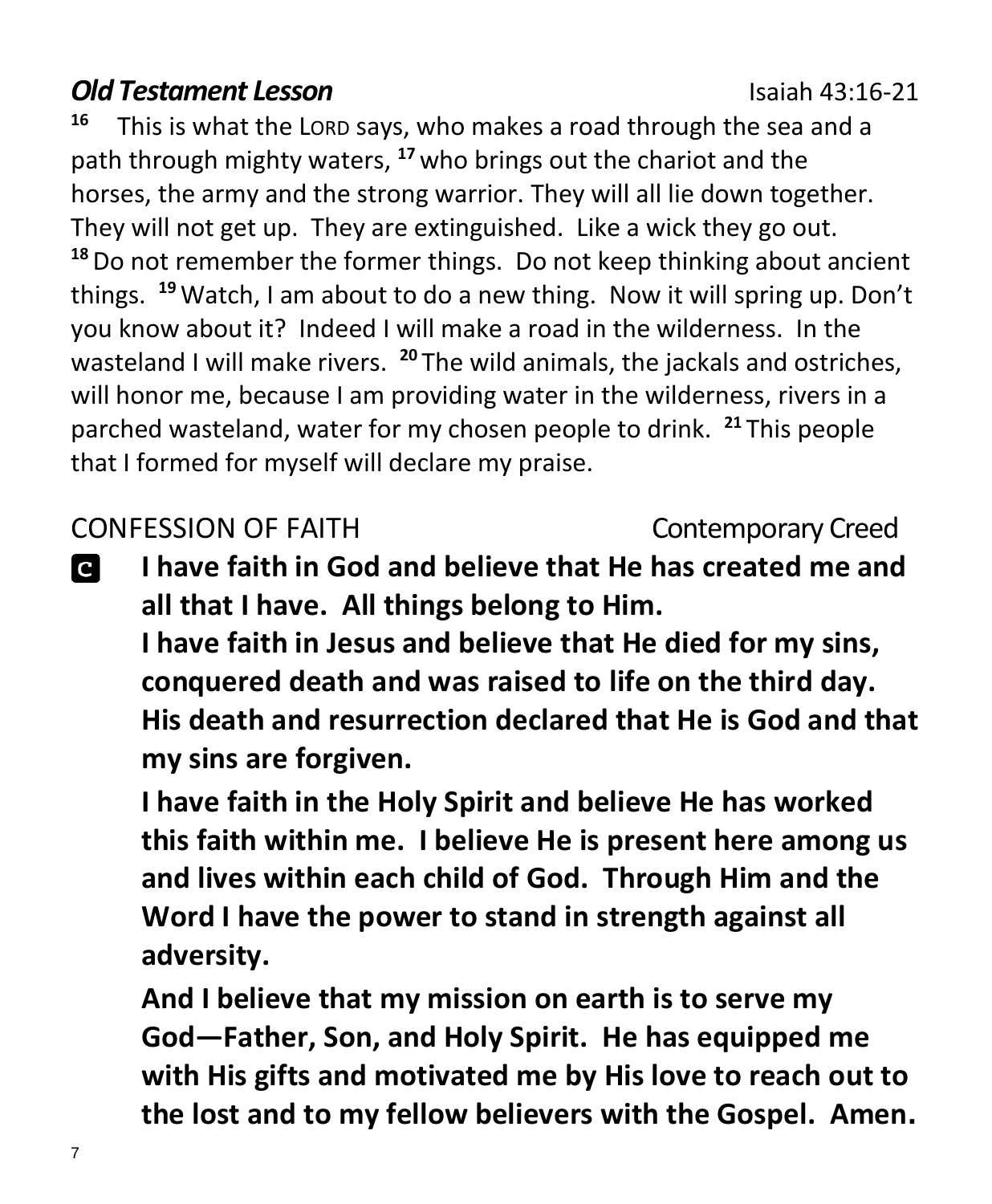### *Gospel Lesson* Luke 20:9-19

**<sup>9</sup>**He began to tell the people this parable: "A man planted a vineyard, leased it to some tenant farmers, and went away on a journey for a long time. **<sup>10</sup>**When it was the right time, he sent a servant to the tenants to collect his share of the fruit of the vineyard. But the tenant farmers beat the servant and sent him away empty-handed. **<sup>11</sup>** The man went ahead and sent yet another servant, but they also beat him, treated him shamefully, and sent him away empty-handed. **<sup>12</sup>**He then sent yet a third. They also wounded him and threw him out. **<sup>13</sup>** The owner of the vineyard said, 'What should I do? I will send my son, whom I love. Perhaps they will respect him.' **<sup>14</sup>** "But when the tenant farmers saw him, they talked it over with one another. They said, 'This is the heir. Let's kill him, so that the inheritance will be ours.' **<sup>15</sup>** They threw him out of the vineyard and killed him. So what will the owner of the vineyard do to them? <sup>16</sup> He will come and destroy those tenant farmers and give the vineyard to others."

When they heard this, they said, "May it never be!"

**<sup>17</sup>** But he looked at them and said, "Then what about this that is written: The stone that the builders rejected has become the cornerstone? **<sup>18</sup>** "Everyone who falls on that stone will be broken to pieces, and it will crush the one on whom it falls."

**<sup>19</sup>** That very hour the chief priests and the experts in the law began looking for a way to lay hands on him, because they knew he had spoken this parable against them. But they were afraid of the people.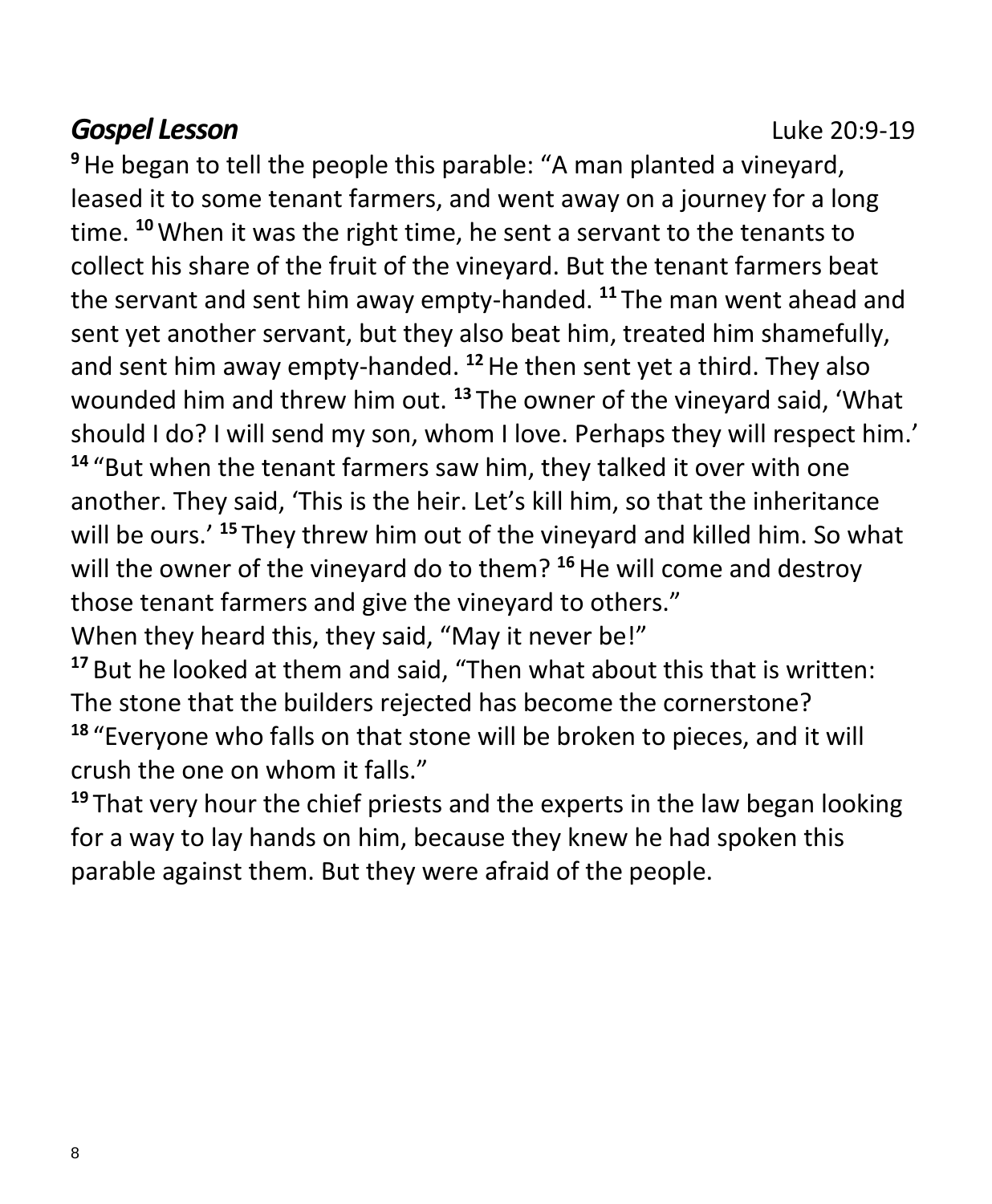**Hymn of the Day:** Christ Our Hope in Life and Death Praise Charts Song #7147502 CCLI License #20031593

 Verse 1  **What is our hope in life and death? Christ alone, Christ alone. What is our only confidence? That our souls to him belong. Who holds our days within his hand? What comes apart from his command? And what will keep us to the end? The love of Christ in which we stand.**

 CHORUS *O sing hallelujah Our hope springs eternal O sing hallelujah Now and ever we confess Christ our hope in life and death* 

 Verse 2  **What truth can calm the troubled soul? God is good, God is good. Where is his grace and goodness known? In our great Redeemer's blood. Who holds our faith when fears arise? Who stands above the stormy trial? Who sends the waves that bring us nigh? Unto the shore, the rock of Christ.**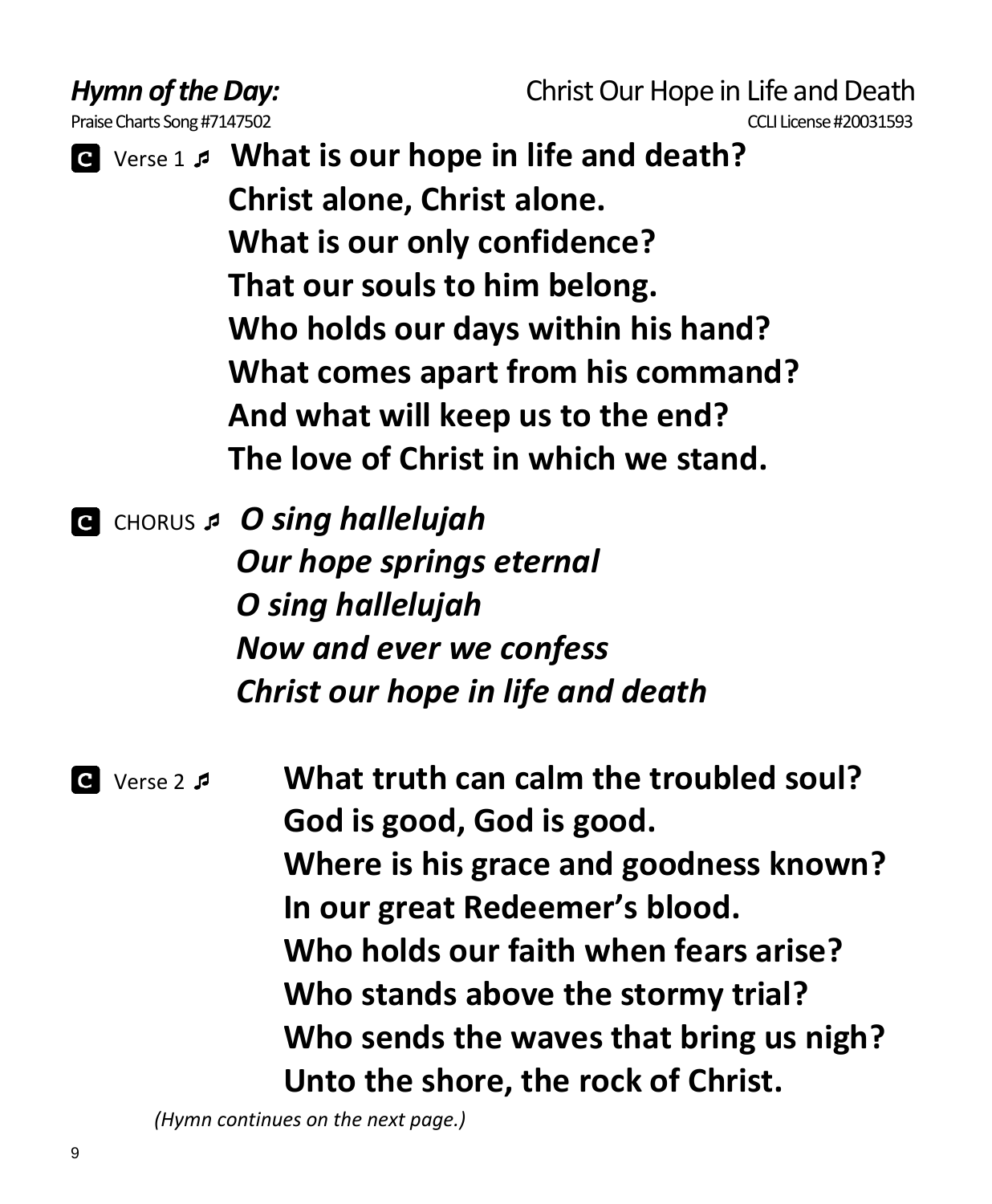CHORUS *O sing hallelujah Our hope springs eternal O sing hallelujah Now and ever we confess Christ our hope in life and death*  Verse 3  **Unto the grave, what shall we sing? Christ, he lives, Christ he lives. And what reward will heaven bring? Everlasting life with him. There we will rise to meet the Lord. Then sin and death will be destroyed And we will feast in endless joy When Christ is ours forevermore!** CHORUS *O sing hallelujah Our hope springs eternal O sing hallelujah Now and ever we confess Christ our hope in life and death*  **a** CHORUS *p* **O sing hallelujah Our hope springs eternal O sing hallelujah Now and ever we confess Christ our hope in life and death Now and ever we confess Christ our hope in life and death**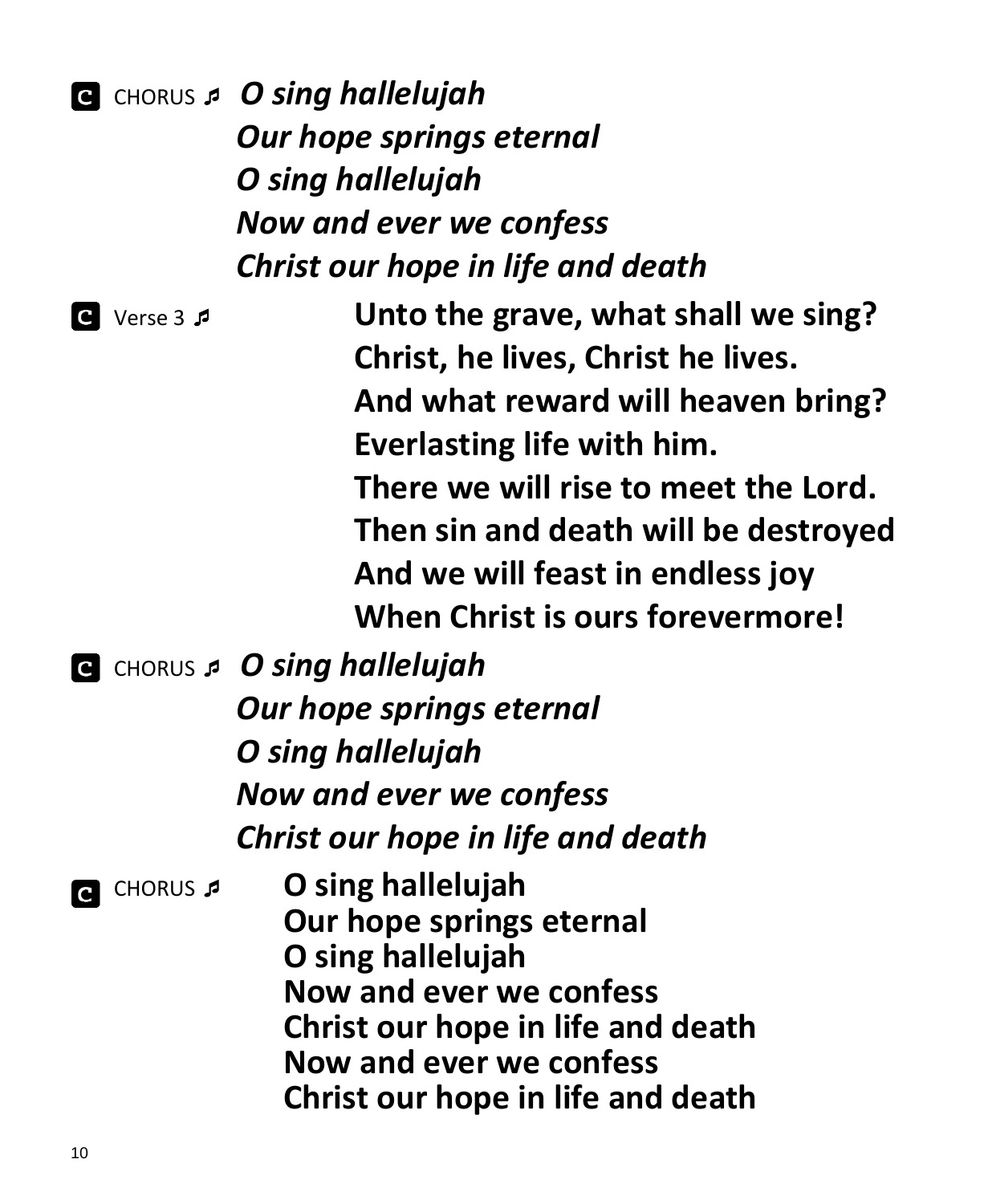MESSAGE Pastor Darin Aden

Philippians 3:4b-14

#### **"It's Always the Last Place You Look"**

**4** If anyone else thinks that he has grounds for confidence in the flesh, I have more: **<sup>5</sup>** circumcised on the eighth day, of the people of Israel, of the tribe of Benjamin, a Hebrew of Hebrews; in regard to the law, a Pharisee; <sup>6</sup> in regard to zeal, persecuting the church; in regard to the righteousness that is in the law, blameless.

**<sup>7</sup>** But, whatever things were a profit for me, these things I have come to consider a loss because of Christ. **<sup>8</sup>** But even more than that, I consider everything to be a loss because of what is worth far more: knowing Christ Jesus, my Lord. For his sake, I have lost all things and consider them rubbish, so that I may gain Christ **<sup>9</sup>** and be found in him, not having a righteousness of my own, which comes from the law, but that which comes through faith in Christ, the righteousness that comes from God by faith. **<sup>10</sup>** I do this so that I may know him and the power of his resurrection and the fellowship of his sufferings, being conformed to his death, **<sup>11</sup>** in the hope that in some way I may arrive at the resurrection from the dead. **<sup>12</sup>**Not that I have already obtained this or have already reached the goal, but I press on to take hold of that for which Christ Jesus also took hold of me. **<sup>13</sup>** Brothers, I do not consider myself to have taken hold of it yet, but there is one thing I do: Forgetting the things that are behind and straining toward the things that are ahead, **<sup>14</sup>** I press on toward the goal, for the prize of the upward call of God in Christ Jesus.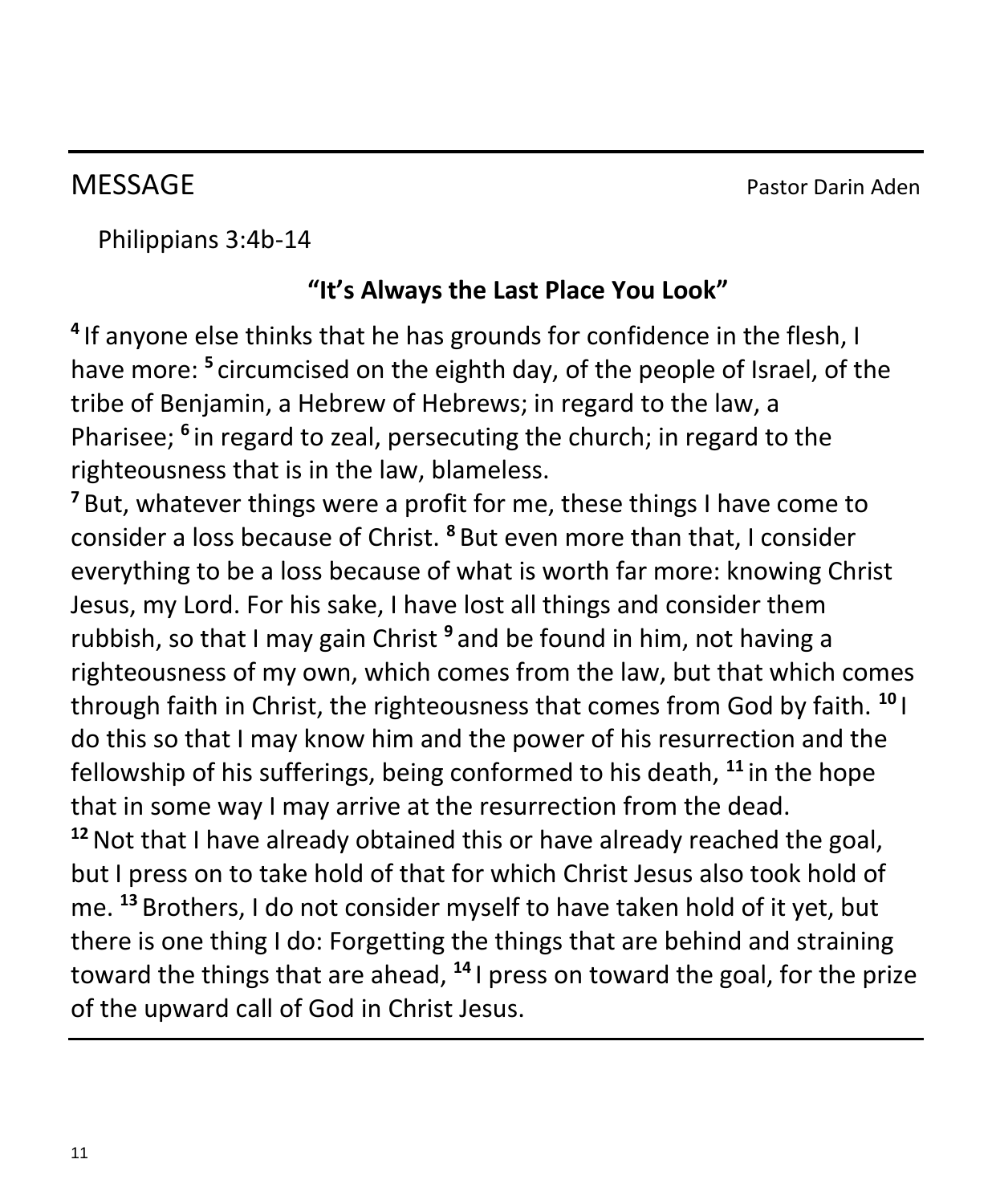#### **Sermon Response: Constanting Sermon Response: Only There**

Verse 1  **Messengers:** 

Oh how long my heart has struggled With it's fear and unbelief Though my heavy laden spirit At the cross would find relief I have wandered in this darkness Not a ray of light within But my faith at last has lead me To the cross with all my sin

#### CHORUS  **Messengers:**

Only there, only there Love and mercy flow for me Only there, only there Can I find my rest in Thee

 Verse 2  **Only there my hope is clinging Trusting Christ and Christ alone Knowing full I stand forgiven Through Thy merit not my own And I know that You will keep me None can separate your love I employ the power that saved me To the Savior's feet I come**

*C* CHORUS *P* **CHORUS** *P* **CHORUS** *P* **CHORUS CHORUS CHORUS CHORUS CHORUS CHORUS Love and mercy flow for me Only there, only there Can I find my rest in Thee**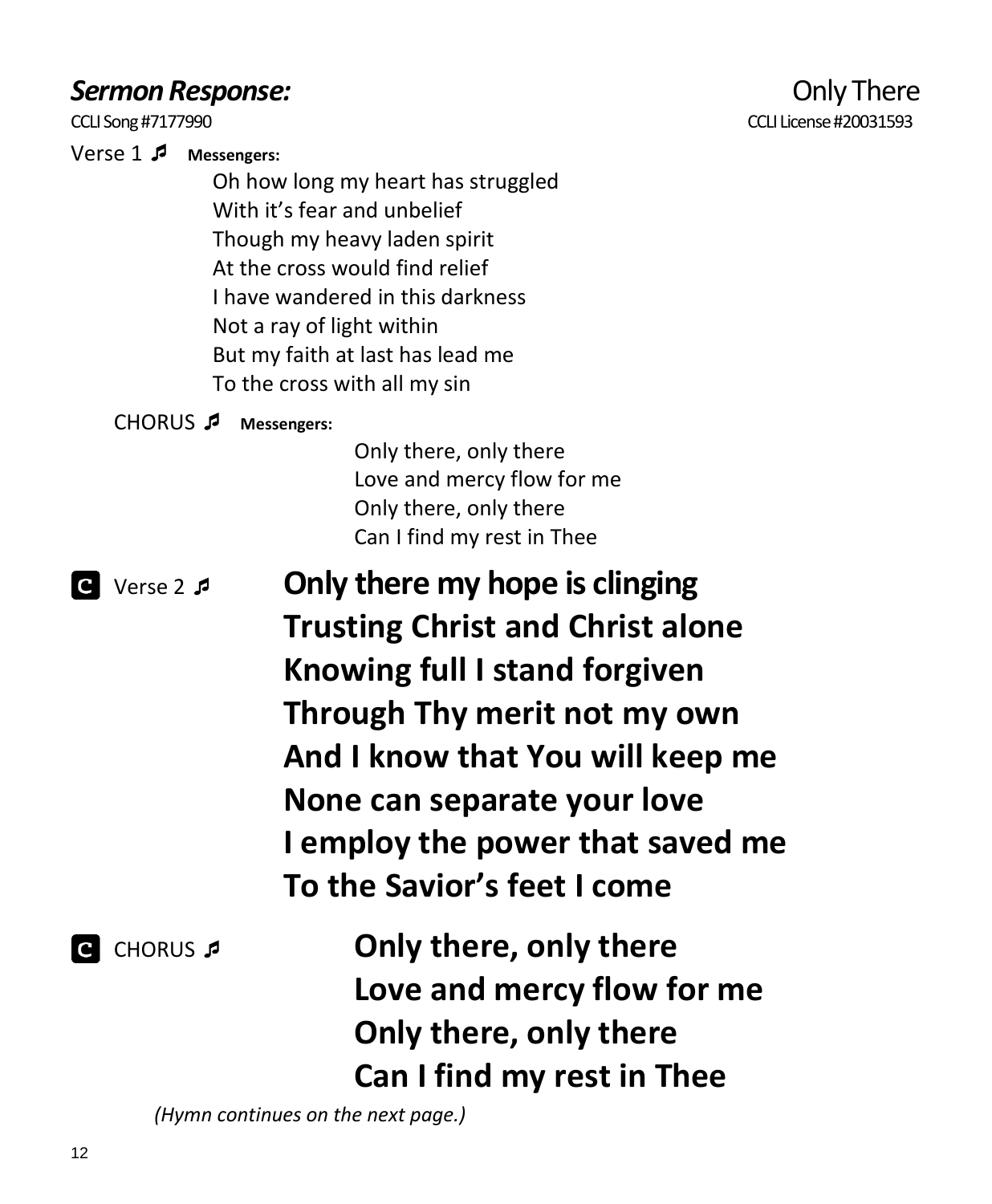| bridge $\sqrt{2}$     | <b>Messengers:</b>                              |
|-----------------------|-------------------------------------------------|
|                       | I find my rest, I find my peace, I find my hope |
|                       | I'm finding everything I need                   |
| G bridge 2 $\sqrt{ }$ | I find my rest (only there)                     |
|                       | I find my peace (only there)                    |
|                       | I find my hope (only there)                     |
|                       | I'm finding ev'rything I need                   |
| C bridge $3J$         | I find my rest (only there)                     |
|                       | I find my peace (only there)                    |
|                       | I find my hope (only there)                     |
|                       | I'm finding ev'rything I need                   |
|                       |                                                 |
| CHORUS <sub>5</sub>   | Only there, only there                          |
|                       | Love and mercy flow for me                      |
|                       | Only there, only there                          |
|                       | Can I find my rest in Thee                      |
|                       |                                                 |
| <b>C</b> CHORUS 2 P   | Only there, only there                          |
|                       | Love and mercy flow for me                      |
|                       | Only there, only there                          |
|                       | Can I find my rest in Thee                      |
|                       | Can I find my rest in Thee                      |
|                       | I will find my rest in Thee                     |
|                       |                                                 |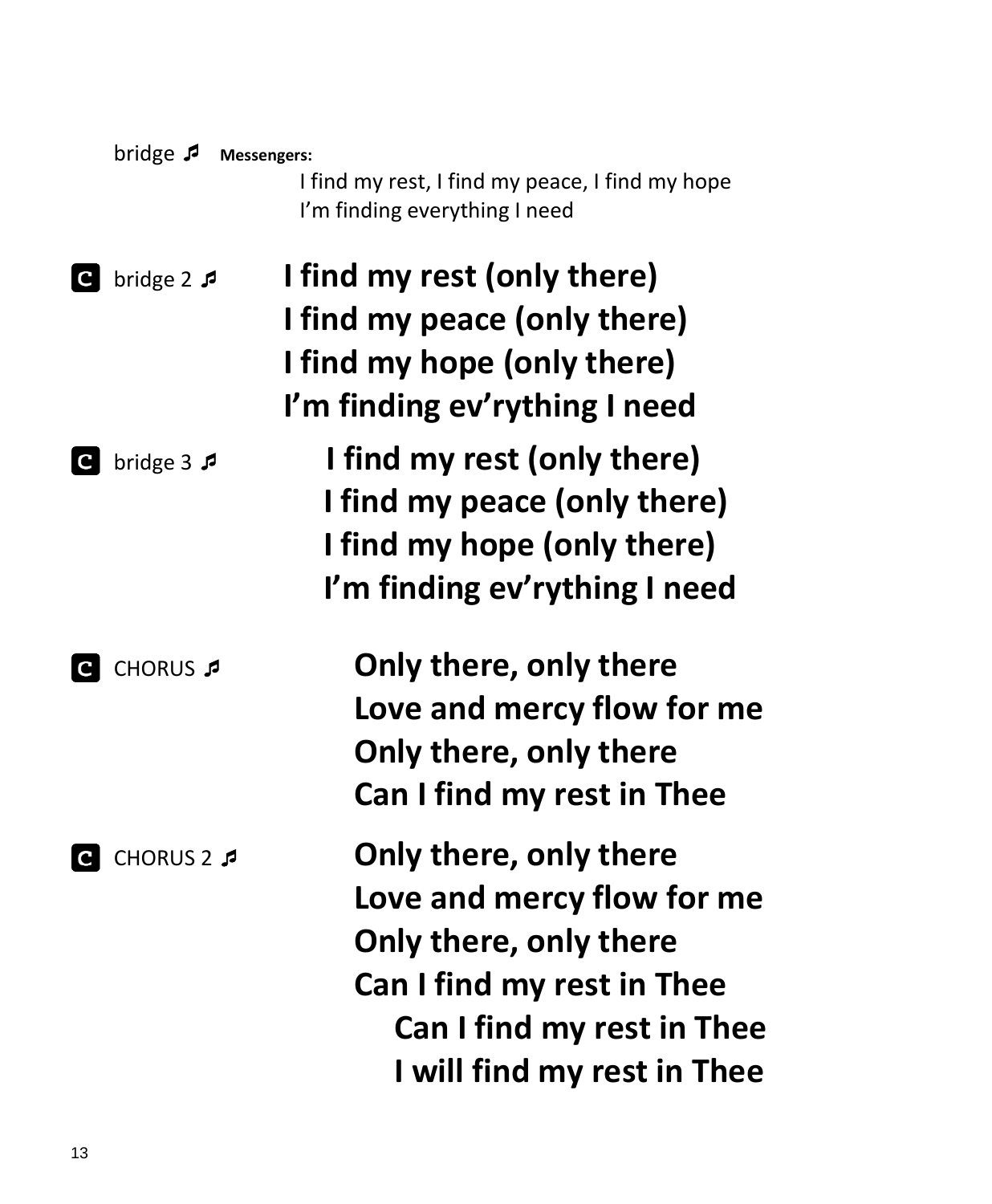#### *PLEASE STAND* PRAYER OF THE CHURCH

- $\lceil \text{M} \rceil$ Almighty Lord Jesus, far too often we are limited in what we see. Satan can deceive us into thinking your commands are meant to limit our enjoyment of life or that we are missing out when we follow your will. Help us to see the blessings that come from following your Word and living according to your will.
- **Lord, forgive us for the times we have not found our answer in Christ.**
- Gracious Lord Jesus, you warn us of the many dangers that threaten us  $|M|$ from within ourselves and from the world we live in. Help us to take those threats seriously and enable us to continue to be the salt of earth. May we encourage one another and spur each other on.
- **Lord, show us the value of finding our answer in Christ.**
- $\lceil \text{M} \rceil$ Loving Lord Jesus, while your life, ministry and teaching was so exciting, authoritative, even life changing, we far too often are restrained in the praise and service we offer. You have given us the power to move mountains, and you have promised that what we do for the least of yours we do for you. Yet, we fail to trust, to act, to love, to speak, to share.
- **Lord, help us to trust in you so that we might always find our answer in Christ.**
- Merciful Lord Jesus, there are many in this world who are dealing with  $|M|$ sickness, pain, anguish, or suffering. We know that you can use all things for our good. Help us to believe your words of truth when we are in such hardship and to support others when they must endure.
- **Lord, use us for your good purposes as we find our answer in Christ. It is in your name we ask, Lord Jesus. Amen.**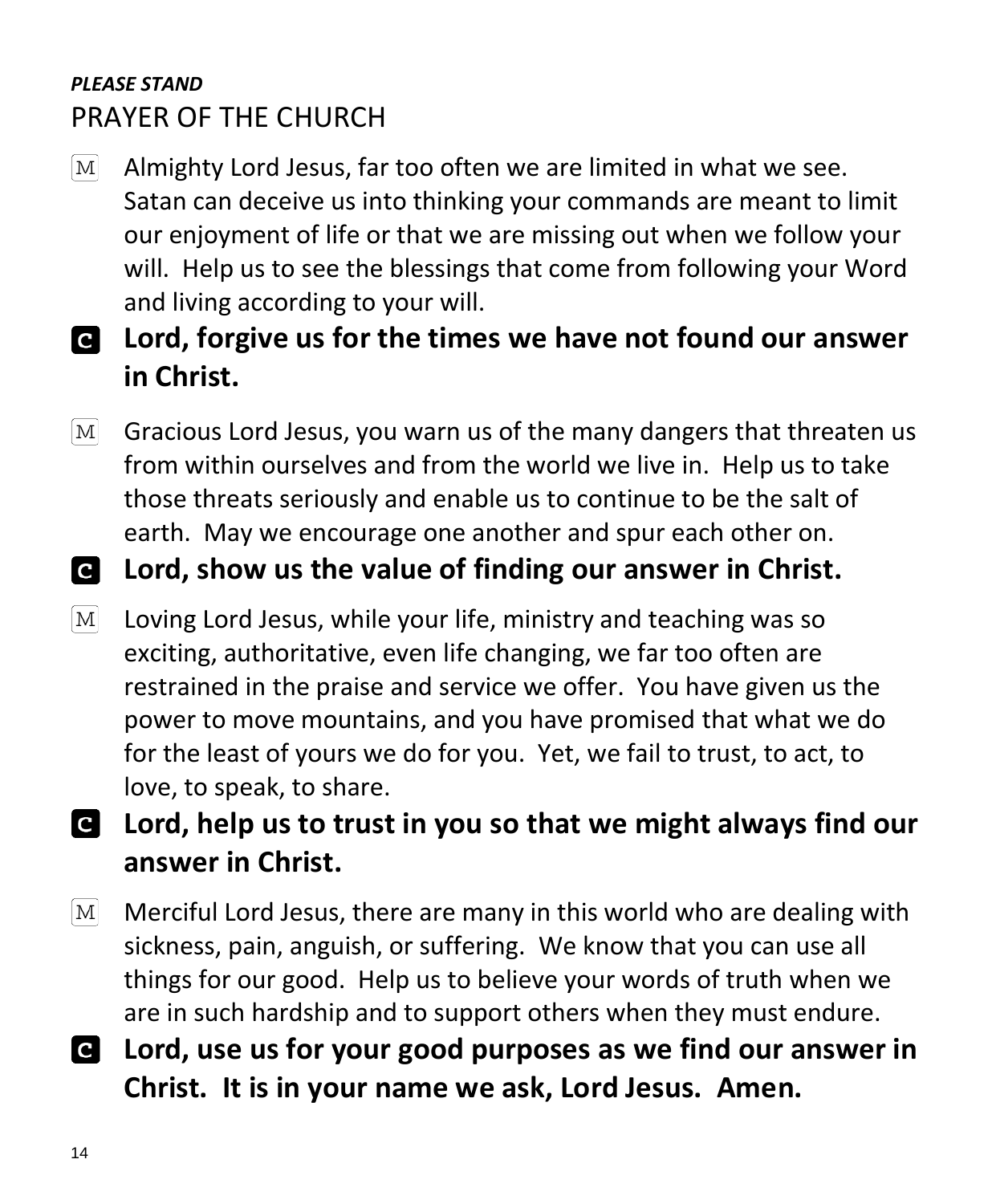## LORD'S PRAYER

**Our Father who art in heaven, hallowed be thy name, thy kingdom come, thy will be done on earth as it is in heaven. Give us this day our daily bread; and forgive us our trespasses, as we forgive those who trespass against us; And lead us not into temptation, but deliver us from evil. For thine is the kingdom and the power and the glory forever and ever. Amen.**

### BLESSING

The Lord bless you and keep you.  $\lceil \mathbf{M} \rceil$ The Lord make his face shine on you and be gracious to you. The Lord look on you with favor and give you peace.

 $\overline{c}$ **Amen.** 

*Closing Hymn* Jesus Messiah CCLI Song #518443 CCLI License #20031593

- Verse 1 **He became sin who knew no sin That we might become His righteousness He humbled himself and carried the cross Love so amazing, love so amazing**
- CHORUS  **Jesus Messiah, name above all names Blessed Redeemer, Immanuel The rescue for sinners, the ransom from heaven Jesus Messiah, Lord of all**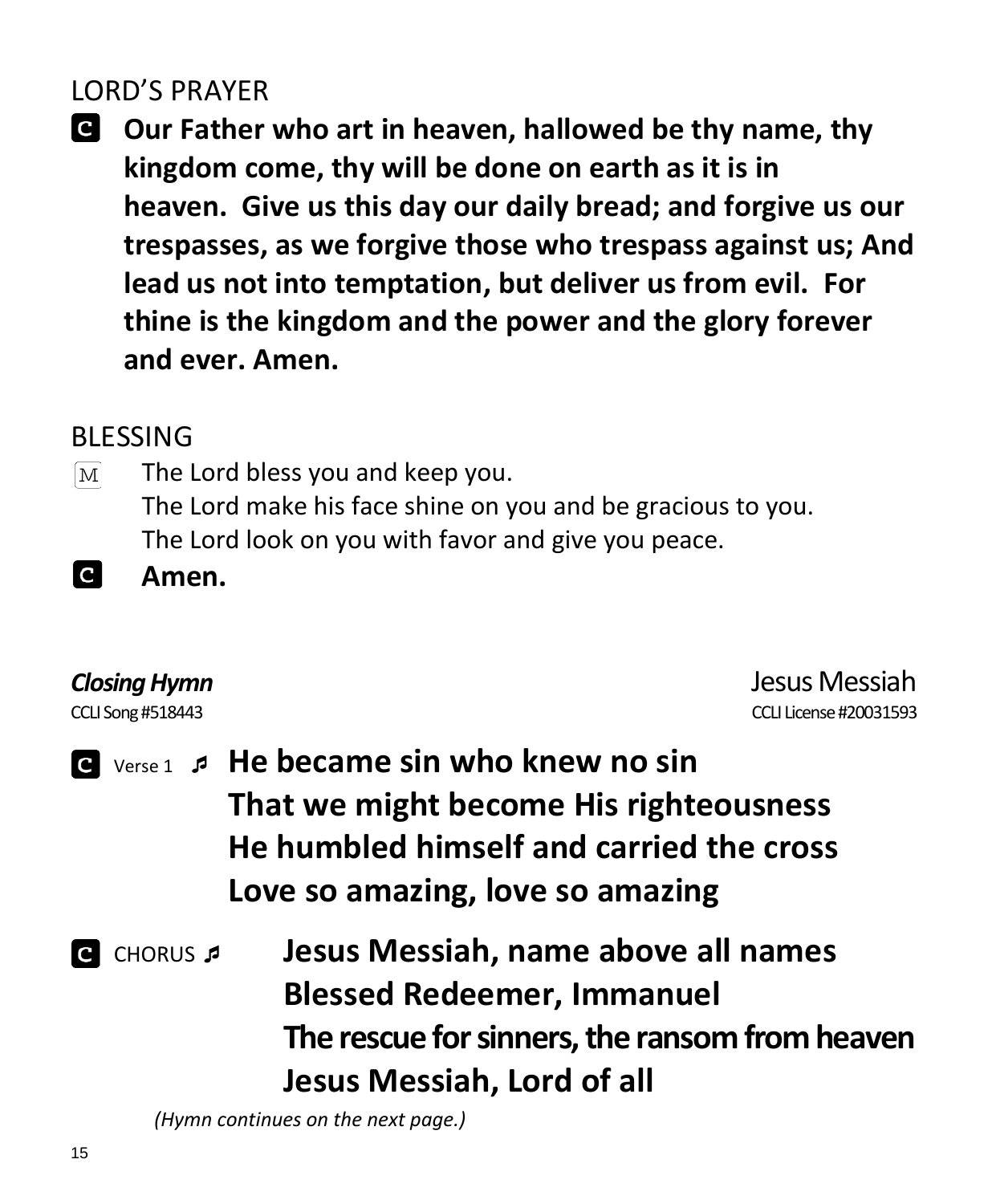|                          | <b>E</b> $\vee$ verse 2 <b>F</b> His body the bread, His blood the wine<br><b>Broken and poured out all for love</b><br>The whole earth trembled and<br>The yeil was torn<br>Love so amazing, love so amazing              |
|--------------------------|----------------------------------------------------------------------------------------------------------------------------------------------------------------------------------------------------------------------------|
| <b>C</b> CHORUS <b>P</b> | Jesus Messiah, name above all names<br><b>Blessed Redeemer, Immanuel</b><br>The rescue for sinners, the ransom from heaven<br>Jesus Messiah, Lord of all                                                                   |
| C bridge $\sqrt{2}$      | All our hope is in You,<br>All our hope is in You<br>All the glory to You, God<br>The light of the world                                                                                                                   |
| <b>C</b> CHORUS $\beta$  | Jesus Messiah, name above all names<br><b>Blessed Redeemer, Immanuel</b><br>The rescue for sinners, the ransom from heaven<br>Jesus Messiah, Lord of all<br>Jesus Messiah, Lord of all<br>The Lord of all, the Lord of all |

#### *OUR THANKS*

*Our thanks for the proclamation of the Word in song to the Messengers: Abby & Phil Stuebs, Gene Rosera, Deb & Gary Bernhardt, and Pastor Aden.*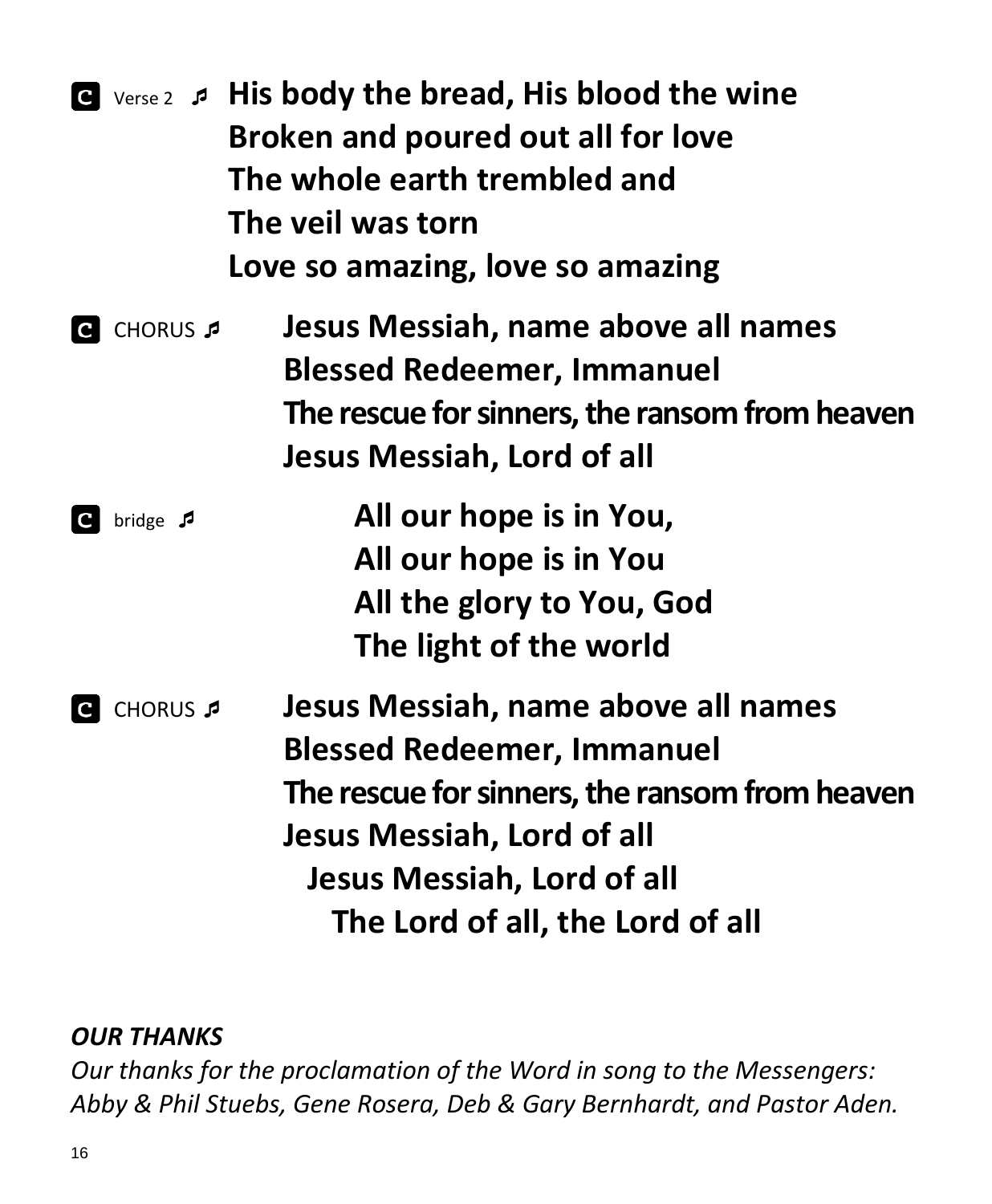#### **OUR FATHER'S BUSINESS**

| Today        | Preacher, Pastor Darin Aden                          |
|--------------|------------------------------------------------------|
|              | Music Today—Kristen Hillmann                         |
|              | Call Meeting in the Commons at 9:00 am               |
|              | Sunday School, CREW & Adult Bible Class at 9:15am    |
| Wed. 4/6     | Wednesday Lenten Worship Services at 3:15pm & 6:30pm |
|              | Lenten Meal 4:30-6:00pm                              |
|              | *NO* Public School Confirmation Class at 3:30pm      |
| Thurs. $4/7$ | Praise Choir Practice at 6:00 pm                     |
|              |                                                      |

#### **Sunday, April 3, 2022**

**SERVING YOU TODAY—8:00 am Ushers—**Dan Duchow, Jeff Herzog ■ **10:15 am Ushers—**Paul Kiekhaefer, John Brodtke, Jeremy Foytik, Delton & Nathan Kasten **■ Church Cleaners—**Terry/Karen Prochnow, Dale Barnard, Rod Bubolz ■ **Flower Committee—**Terry & Karen Prochnow

**SERVING YOU NEXT WEEK—WEDNESDAY**—**3:15 pm —**Volunteers ■ **6:30 pm Ushers**—Gary Bernhardt, Dave Hoeppner ■ **SUNDAY—8:00 am Ushers—**Dan Duchow, Jeff Herzog ■ **10:15 am Ushers—** Paul Kiekhaefer, John Brodtke, Jeremy Foytik, Delton & Nathan Kasten **■ Church Cleaners—**Adam/Melissa Bubolz, Andy/Rebekah Bubolz, Nick/Amanda Schrubbe, Ray/Suzanne Bubolz ■ **Flower Committee—** Terry & Karen Prochnow.

**MINISTRY RESERVE FUND**—We have started a fund for our Second Pastor to help defray costs involved in adding another Pastor. If you wish to give to the Ministry Reserve Fund please place your offering in an envelope and clearly mark it as **Ministry Reserve Fund or 2nd Pastor Fund** and place it in the offering plate. A letter and commitment form has been sent to all members, please put your commitment form in the offering plate or in the "Church" in the West Church office.

**LENTEN MEALS—**Thank you to the Praise Choir for serving our Lenten meal of Chili! **This coming Wednesday, April 6th**, **will be served by the Stewardship Committee who will be serving a Soup & Sandwich meal.** 

**EASTER BREAKFAST—**Thank you to Gary Bernhardt for volunteering to serve as this year's Easter Breakfast Chairman. We are in need of volunteers to help setup, cook & serve for our Easter Breakfast. If interested in helping, please put your name on the list provided on the table in the West Church Office. Easter Breatkfast set-up will be on Saturday, April 16 at 10 am.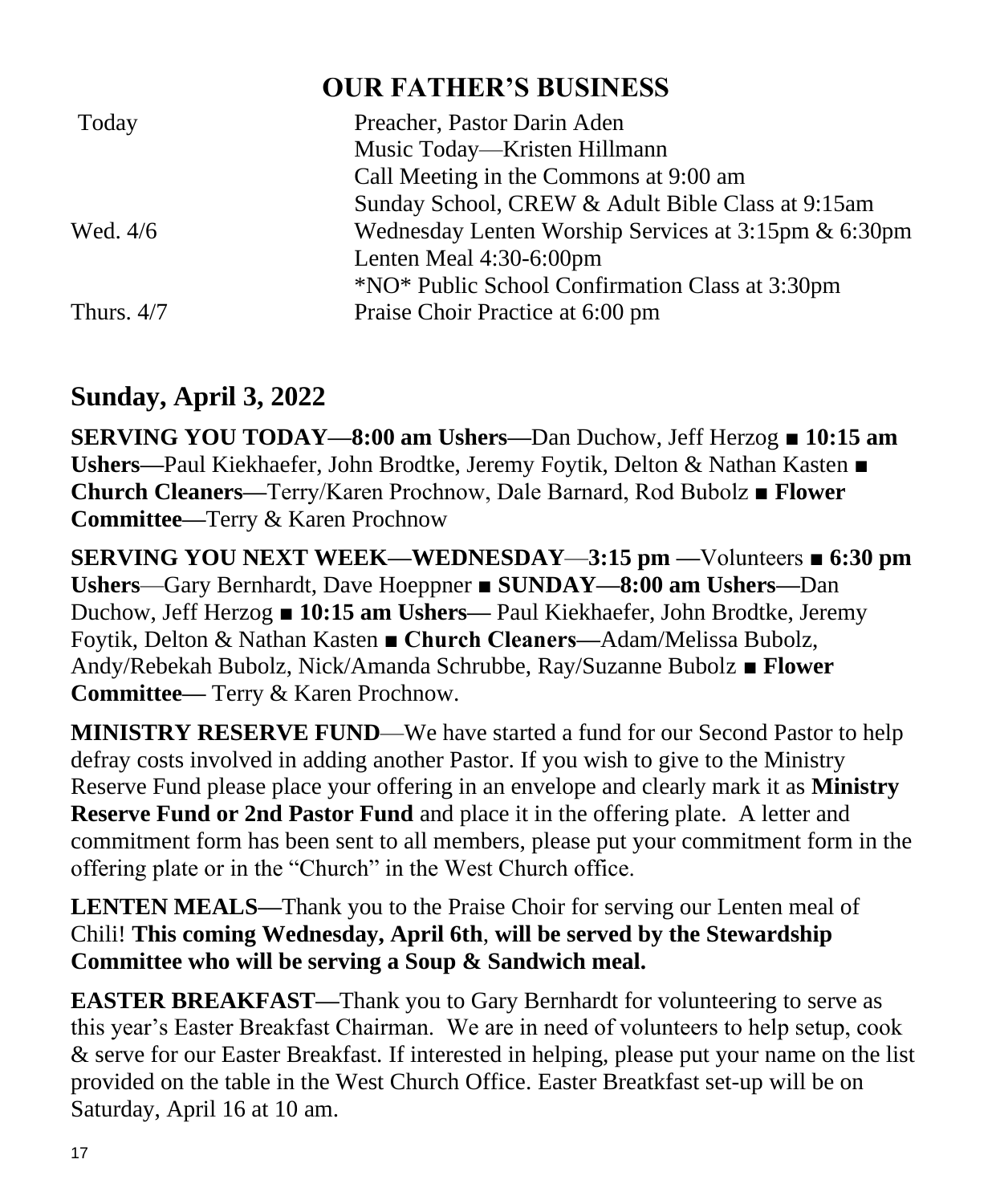**DIVINE CALL—**At a recent Call Meeting, our voters extended a call to Pastor Jonathan Learman to serve as our Youth & Outreach Pastor. Pastor Learman is age 38 and is currently serving at St. Peter & Zion Lutheran Churches in Theresa, WI. Please keep Pastor Learman and his family in your prayers as he deliberates where the Lord can best use his talents and abilities. Feel free to contact him with words of encouragement at (920) 238-1699.

**CALL MEETING—**Our voters will meet again **this Sunday, April 3rd in between services** to call for a part-time teacher for grades 6-8. Pastor Learman's wife, Jamie, will be on the call list.

**EASTER EGG HUNT**—Join us for our Easter Egg Hunt on Palm Sunday. After the second service we will serve doughnuts and then we will go outside for the hunt. In case of bad weather, the hunt will still be held indoors. We are looking for members of Crew Bible Study and LYA to help us hide the eggs in between the church services. Meet in the early childhood hallway right after first service if you are able to help hide eggs.

**SJSJ SCRIP NEWS—**The SCRIP Program is offering Kwik Trip \$50 at 10% gift cards for just a limited time!

**MLC HOLY WEEK DEVOTIONS—"***God's Suffering Servant"* Holy Week devotions from MLC are here! If you wish to have one there are some copies located on the table in the West Church office, please help yourself!

**PRAISE CHOIR PRACTICE**—The Praise Choir will practice this Thursday, April 7th at 6:00 pm.

**ATTENTION USHERS & CHURCH CLEANING TEAMS—**Doors into the front and the back of the church should be closed during and at the end of service times. This is to help on heating costs as well as control heat and humidity for the pipe organ. Thank you!

**LENTEN WORSHIP SERVICES**—Lenten Worship Services will be held at 3:15pm & 6:30 pm every Wednesday through April 6th. This coming Wednesday, April 6th, is What to Remember When you Are Seized with Remorse Matthew 27:3,4 by Pastor Philip Janisch.

**USHER VOLUNTEERS NEEDED**—Usher volunteers are needed for our 3:15pm worship services. If you are willing to help, please sign up on the sheet in the West Office in the back of church.

**2022-2023 SCHOOL REGISTRATION**—Registration is now open for all students entering grades 3K-8 for the 2022-2023 school year. Please visit the "Our School" page of our website at [stjohnstjames.com](http://www.stjohnstjames.com/) to register.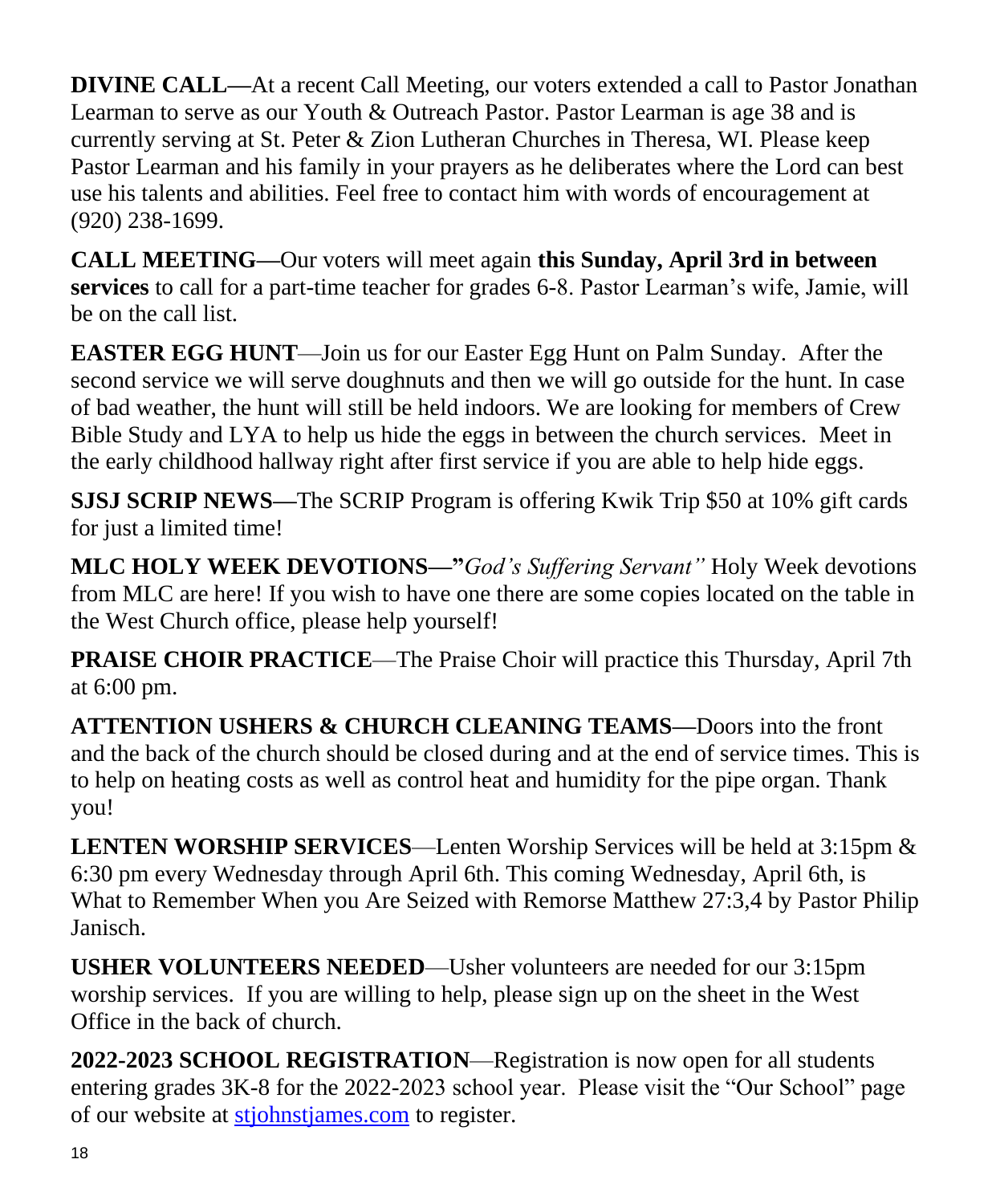**PASTOR RETREAT—Thank you to everyone who has contributed towards our Pastor** Retreat Fund. \$2,103 has been collected so far which should cover the cost of the retreat. Anyone who still wishes to contribute is welcome to do so. Additional funds will be given to Pastor & Mrs. Aden to help cover other travel expenses & meals.

**EASTER BREAKFAST DONATIONS—**In the back of church you will find a board with things we need for our Easter Breakfast. If you are interested in donating simply choose what is on the board and drop your item off on Good Friday, April 15 before/during the service at 3:15 pm or Saturday, April 16 before 9am. The Easter Breakfast will be served from 7:00 to 9:30 on Easter Sunday. There will be a freewill offering taken at the Easter Breakfast for our LYA members who are going to the WELS International Youth Rally in Knoxville, TN this summer

**DOOR DONATION—**We will hold a door offering for the people in Ukraine **today, Sunday April 3rd.** We have a sister synod in Ukraine. The gifts will be given to Ukraine through the WELS World Missions. Last week's donations totaled \$ 850.00. Thank you!

**OUR SYMPATHIES—**The Lord in His grace and mercy called home the soul of Walter Otterstatter. He taught at Lutheran grade schools in Reedsville, WI, from 1951 – 1953, and Manitowoc, WI from 1954-1963. Walter was a professor at Winnebago Lutheran Academy from 1963 until his retirement in 1993. The funeral services will be held at 1:00 PM on Saturday, March 26, 2022, at St. Paul's Lutheran Church, North Fond du Lac. Visitation is from 11:30am until the time of service.

**GIFTS GIVEN—**Florence Denor gave a gift towards the Altar Paraments in honor of her 94th birthday on April 6th. Thank you and God's blessings on your birthday!

**MEALS ON WHEELS—**Are in immediate need of meals on wheels drivers for the Reedsville routes. If they cannot fill the routes, they may risk losing the route entirely and servicing those in the Reedsville area will stop. If interested in this voluntary position please contact the volunteer coordinator at 920-683-4180.

**FORWARD IN CHRIST MAGAZINE—**If you would like a 1-year subscription to *Forward In Christ* magazine please give the office a call at 754-4568 or place your name and address on the list provided for you in the West church office. The subscription is \$13.44/year please make checks out to SJSJ and submit to the office or place it in the small box in the West church office by April 24th.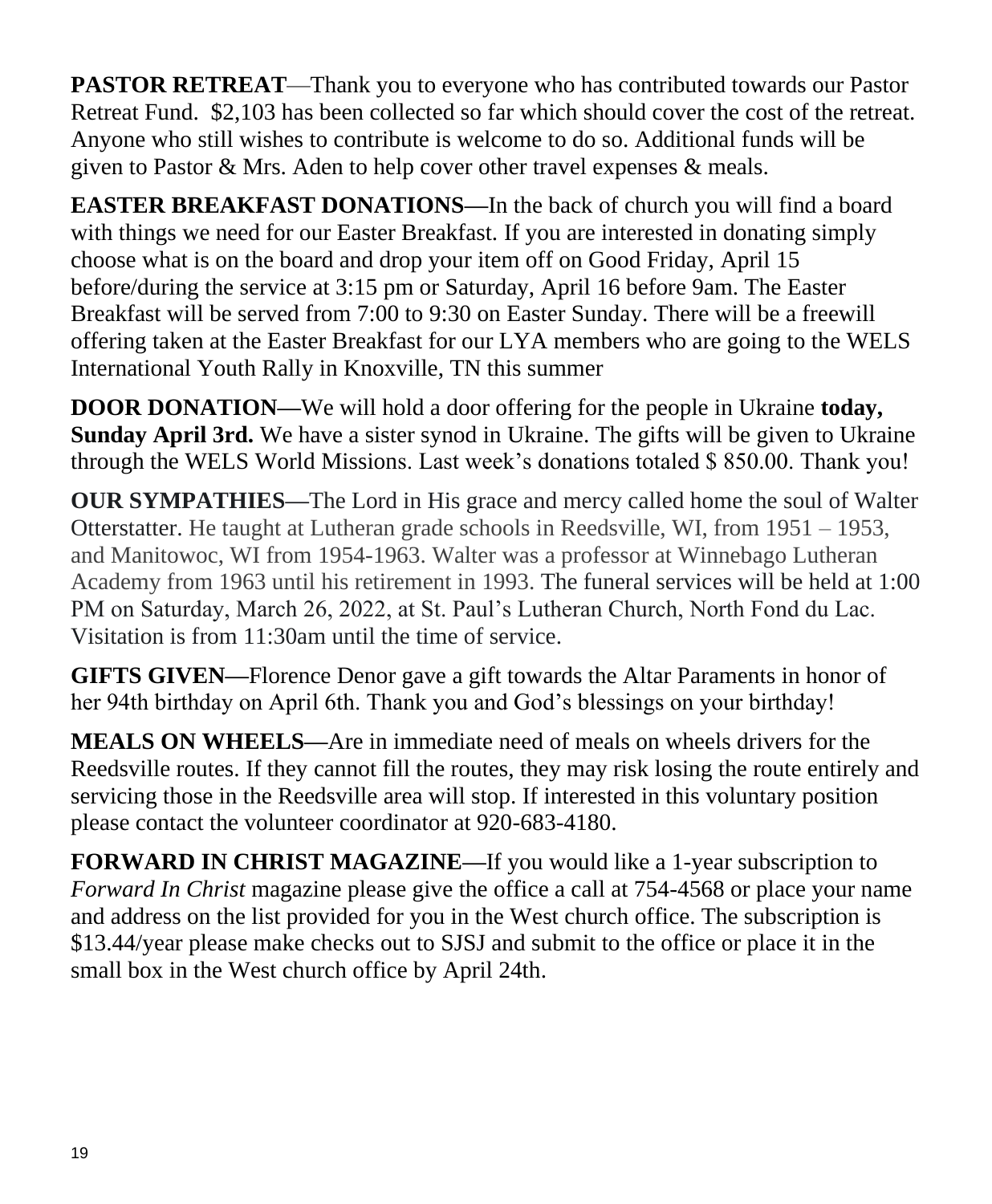### **St. John – St. James Voter's Call Meeting Highlights March 27, 2022**

- a) There were 27 voting members and 47 total members present.
- b) An unanimous ballot was cast for Pastor Jonathan A. Learman to be our second pastor.

### **MLC/ MLHS Tuition Assistance**

 We've all heard about the shortage of Pastors and Teachers in our Synod. Presently we have about 130 Pastor vacancies and approximately 135 Teacher vacancies. Right now the Baby Boomer generation is retiring. We don't have enough graduates to take the place of all these people.

 Maya Aden, Josh Aden, Lynsey Marohn and Michaela Bubolz are attending MLC. They plan on becoming Called Workers in our Synod. This is a great blessing from our Gracious God.

 As we all know, the cost of education keeps going up every year. For the 2022-2023 school year, the cost for attending MLC will be \$29,400.00. The cost over four years is almost \$118,000. Approximately 75% of MLC students graduate with debt. This is a concern for our Synod.

 MLC has a matching Scholarship fund. If the student's home congregation gives him or her between \$100 to \$1200, MLC will match it. Last year we received \$5600. We were able to give each student \$1400 for the match. We thank you for your generous contributions for the MLC and the MLHS Scholarship Funds.

 We have some earnings from our Education Fund in the Endowment Fund but not enough to support this. The Church Council has recommended that we once again have a two month special offering for this.

 We have some other good news. We will have about 11 students attending Manitowoc Lutheran High School. We're not sure on the exact number right now. Some of them don't receive any financial assistance. Tuition at MLHS is \$6000 for a year. We would also like to help them out with tuition costs. Last year we received \$3100.00 in this fund. Two students needed financial assistance. We gave each student \$1550.00. We're not sure how many of our MLHS students will need financial assistance at this time yet. It could be more than the 2 students this year. We'll know more around June 1<sup>st</sup>.

 We have set a goal of \$5600 to provide our MLC students with tuition assistance. We will set a goal right now of \$4600 for the MLHS students. We will run this special offering from March 27<sup>th</sup> to June 5<sup>th</sup>. You can designate which fund you'd like to contribute to. If you wish to make a contribution, mark your envelope, either MLC Scholarship Fund or MLHS Scholarship Fund. If you don't designate which fund, the